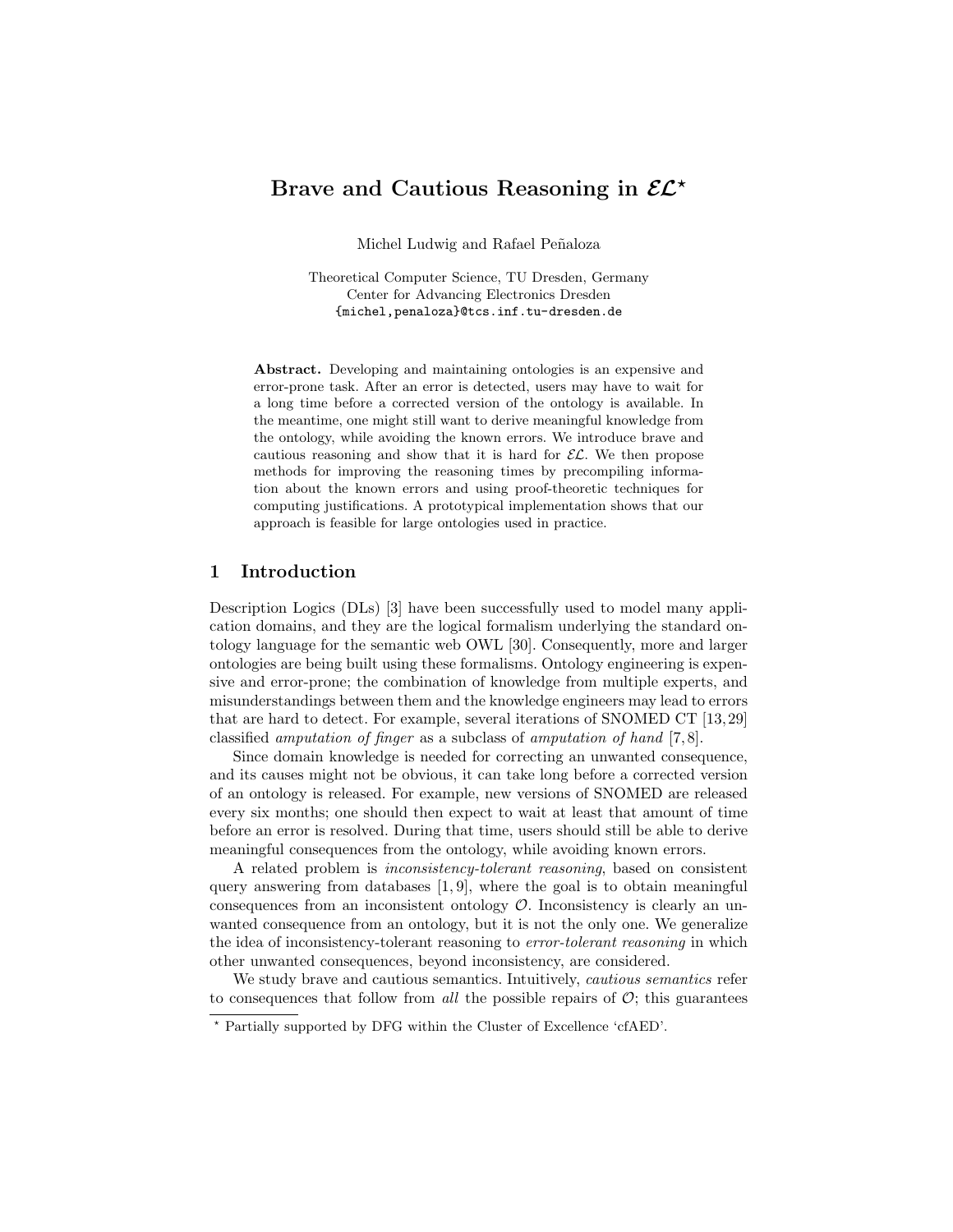**Table 1.** Syntax and semantics of  $\mathcal{EL}$ .

|                | Syntax Semantics                                                                                                                    |
|----------------|-------------------------------------------------------------------------------------------------------------------------------------|
|                |                                                                                                                                     |
| $C\sqcap D$    | $C^{\mathcal{I}} \cap D^{\mathcal{I}}$                                                                                              |
| $\exists r. C$ | $\{x \in \Delta^{\mathcal{I}} \mid \exists y \in \Delta^{\mathcal{I}} : (x, y) \in r^{\mathcal{I}} \wedge y \in C^{\mathcal{I}}\}\$ |

that, however the ontology is repaired, the consequence will still follow. For some consequences, one might only be interested in guaranteeing that it follows from at least one repair; this defines the brave semantics. As usual in inconsistencytolerant reasoning, the *repairs* are maximal subontologies of  $\mathcal{O}$  that do not entail the unwanted consequence. We also consider the IAR semantics, proposed in [21] as a means to efficiently approximate cautious reasoning; see also [11, 28].

In this paper, we focus on subsumption between concepts w.r.t. a TBox in  $\mathcal{EL}$ , which is known to be polynomial [12]. As every  $\mathcal{EL}$  TBox is consistent, considering inconsistency-tolerant semantics makes no sense in this setting. On the other hand, SNOMED CT and other large-scale ontologies are written in tractable extensions of this logic, and being able to handle errors written in them is a relevant problem for knowledge representation and ontology development.

We show that error-tolerant reasoning in  $\mathcal{EL}$  is hard. More precisely, brave semantics is NP-complete, and cautious and IAR semantics are coNP-complete. These results are similar to the complexity of inconsistency-tolerant semantics in inexpressive logics [10, 28]. We also show that hardness does not depend only on the number of repairs: there exist errors with polynomially many repairs, for which error-tolerant reasoning requires super-polynomial time (unless  $P = NP$ ).

To improve the time needed for error-tolerant reasoning, we propose to precompute the information on the causes of the error. We first annotate every axiom with the repairs to which it belongs. We then use a proof-theoretic approach, coupled with this annotated ontology, to derive error-tolerant consequences. We demonstrate the practical applicability of our approach for brave and cautious reasoning by applying a prototype-implementation on large ontologies used in practice.

#### 2 Error-Tolerant Reasoning in  $\mathcal{EL}$

We first briefly recall the DL  $\mathcal{EL}$ . Given two disjoint sets  $\mathsf{N}_{\mathsf{C}}$  and  $\mathsf{N}_{\mathsf{R}}$  of concept-, and *role-names*, respectively, concepts are constructed by  $C ::= A \mid C \sqcap C \mid \exists r.C$ , where  $A \in N_{\mathbb{C}}$  and  $r \in N_{\mathbb{R}}$ . A TBox is a finite set of GCIs of the form  $C \subseteq D$ , where  $C, D$  are concepts. The TBox is in *normal form* if all its GCIs are of the form  $A \subseteq \exists r.B, \exists r.A \subseteq B$ , or  $A_1 \sqcap ... \sqcap A_n \subseteq B$  with  $n \geq 1$  and  $A, A_1, \ldots, A_n, B \in \mathsf{N}_{\mathsf{C}} \cup \{\top\}.$  The semantics of  $\mathcal{EL}$  is defined through *inter*pretations  $\mathcal{I} = (\Delta^{\mathcal{I}}, \cdot^{\mathcal{I}})$ , where  $\Delta^{\mathcal{I}}$  is a non-empty domain and  $\cdot^{\mathcal{I}}$  maps each  $A \in \mathsf{N}_{\mathsf{C}}$  to a set  $A^{\mathcal{I}} \subseteq \Delta^{\mathcal{I}}$  and every  $r \in \mathsf{N}_{\mathsf{R}}$  to a binary relation  $r^{\mathcal{I}}$  over  $\Delta^{\mathcal{I}}$ . This mapping is extended to arbitrary concepts as shown in Table 1. The interpretation *I* is a *model* of the TBox  $\mathcal{T}$  if  $C^{\mathcal{I}} \subseteq D^{\mathcal{I}}$  for every  $C \subseteq D \in \mathcal{T}$ . The main reasoning problem is to decide *subsumption*  $[2, 12]$ : C is *subsumed* by D w.r.t.  $\mathcal T$  (denoted  $C \sqsubseteq_{\mathcal T} D$ ) if  $C^{\mathcal I} \subseteq D^{\mathcal I}$  holds for every model  $\mathcal I$  of  $\mathcal T$ . H $\mathcal L$  is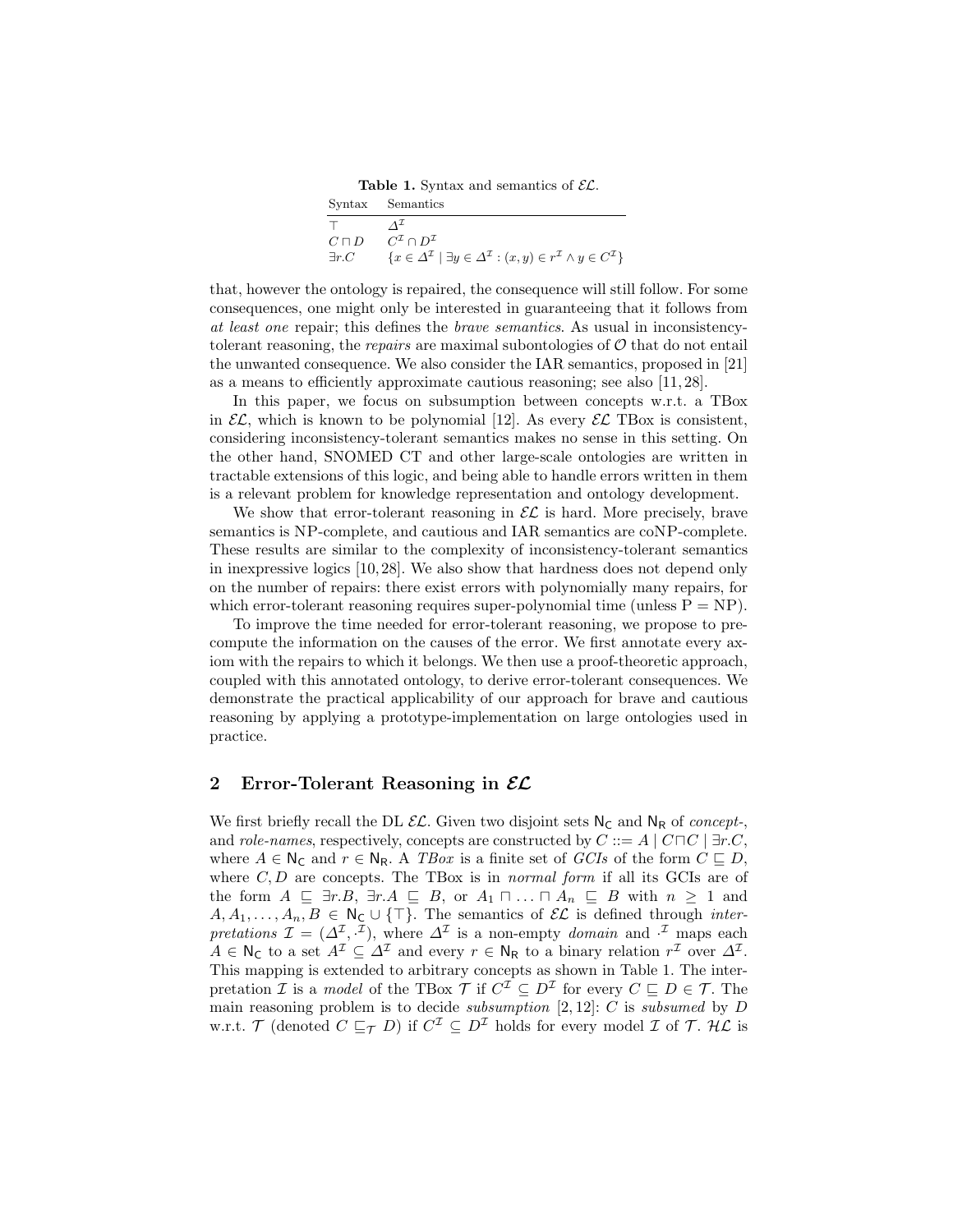the sublogic of  $\mathcal{EL}$  that does not allow existential restrictions; it is a syntactic variant of Horn logic: every Horn clause with at least one positive literal can be seen as an  $H\mathcal{L}$  GCI. An  $H\mathcal{L}$  TBox is a *core* TBox if all its axioms are of the form  $A \sqsubseteq B$  with  $A, B \in N_C$ .

Error-tolerant reasoning refers to the task of deriving meaningful consequences from a TBox that is known to contain errors. In the case of  $\mathcal{EL}$ , an erroneous consequence refers to an error in a subsumption relation. If a TBox  $\mathcal T$ entails an unwanted subsumption  $C \sqsubseteq_{\mathcal{T}} D$ , then we are interested finding the ways in which this consequence can be avoided.

**Definition 1 (repair).** Let  $\mathcal T$  be an  $\mathcal{EL}$  TBox and  $C \sqsubseteq_{\mathcal T} D$ . A repair of  $\mathcal T$  w.r.t.  $C \subseteq D$  is a maximal (w.r.t. set inclusion) subset  $\mathcal{R} \subseteq \mathcal{T}$  such that  $C \nsubseteq_{\mathcal{R}} D$ . The set of all repairs of  $\mathcal T$  w.r.t.  $C \sqsubseteq D$  is denoted by  $\mathsf{Rep}_{\mathcal T}(C \sqsubseteq D)$ .

We will usually consider a fixed TBox  $\mathcal{T}$ , and hence say that  $\mathcal{R}$  is a repair w.r.t.  $C \sqsubseteq D$ , or even simply a repair, if the consequence is clear from the context.

Example 2. The repairs of  $\mathcal{T} = \{A \sqsubseteq \exists r.X, \exists r.X \sqsubseteq B, A \sqsubseteq Y, Y \sqsubseteq B, A \sqsubseteq B'\}\$ w.r.t. the consequence  $A \subseteq B$  are the sets  $\mathcal{R}_i := \mathcal{T} \setminus \mathcal{S}_i, 1 \leq i \leq 4$ , where  $\mathcal{S}_1 = \{A \sqsubseteq \exists r.X, A \sqsubseteq Y\}, \mathcal{S}_2 = \{A \sqsubseteq \exists r.X, Y \sqsubseteq B\}, \mathcal{S}_3 = \{\exists r.X \sqsubseteq B, A \sqsubseteq Y\},\$ and  $S_4 = \{\exists r.X \sqsubseteq B, Y \sqsubseteq B\}.$ 

The number of repairs w.r.t. a consequence may be exponential, even for core TBoxes [26]. Each of these repairs is a potential way of avoiding the unwanted consequence; however, there is no way of knowing a priori which is the best one to use for further reasoning tasks. One common approach is to be cautious and consider only those consequences that follow from all repairs. Alternatively, one can consider brave consequences: those that follow from at least one repair.

**Definition 3 (cautious, brave).** Let T be a TBox,  $C \sqsubseteq_{\mathcal{T}} D$ , and  $C', D'$  be two concepts. C' is bravely subsumed by D' w.r.t. T and  $C \subseteq D$  if there is a repair  $\mathcal{R} \in \text{Rep}_{\mathcal{T}}(C \sqsubseteq D)$  such that  $C' \sqsubseteq_{\mathcal{R}} D'$ ;  $C'$  is cautiously subsumed by D' w.r.t.  $\mathcal{T}$  and  $C \subseteq D$  if for every repair  $\mathcal{R} \in \mathsf{Rep}_{\mathcal{T}}(C \subseteq D)$  it holds that  $C' \sqsubseteq_{\mathcal{R}} D'$ . If  $\mathcal{T}$  or  $C \sqsubseteq D$  are clear from the context, we usually omit them.

Example 4. Let  $\mathcal{T}, \mathcal{R}_1, \ldots \mathcal{R}_4$  be as in Example 2. A is bravely but not cautiously subsumed by  $Y \sqcap B'$  w.r.t.  $\mathcal{T}$  and  $A \sqsubseteq B$  since  $A \sqsubseteq_{\mathcal{R}_2} Y \sqcap B'$  but  $A \not\sqsubseteq_{\mathcal{R}_1} Y \sqcap B'$ .

In the context of inconsistency-tolerant reasoning, other kinds of semantics which have better computational properties have been proposed [11, 21, 28]. Among these are the so-called IAR semantics, which consider the consequences that follow from the intersection of all repairs. Formally,  $C'$  is IAR subsumed by  $D'$ w.r.t.  $\mathcal{T}$  and  $C \sqsubseteq D$  if  $C' \sqsubseteq_{\mathcal{Q}} D'$ , where  $\mathcal{Q} := \bigcap_{\mathcal{R} \in \mathsf{Rep}_{\mathcal{T}}(C \sqsubseteq D)} \mathcal{R}$ .

Example 5. Let  $\mathcal T$  and  $\mathcal R_1,\ldots,\mathcal R_4$  be as in Example 2. Then A is IAR subsumed by B' w.r.t.  $\mathcal{T}$  and  $A \sqsubseteq B$  as  $A \sqsubseteq B' \in \bigcap_{i=1}^4 \mathcal{R}_i$ .

A notion dual to repairs is that of MinAs, or justifications [7, 17]. A MinA for  $C \sqsubseteq_{\mathcal{T}} D$  is a minimal (w.r.t. set inclusion) subset M of T such that  $C \sqsubseteq_{\mathcal{M}} D$ . We denote as  $\text{MinA}_{\mathcal{T}}(C \sqsubseteq D)$  the set of all MinAs for  $C \sqsubseteq_{\mathcal{T}} D$ . There is a close connection between repairs and MinAs for error-tolerant reasoning.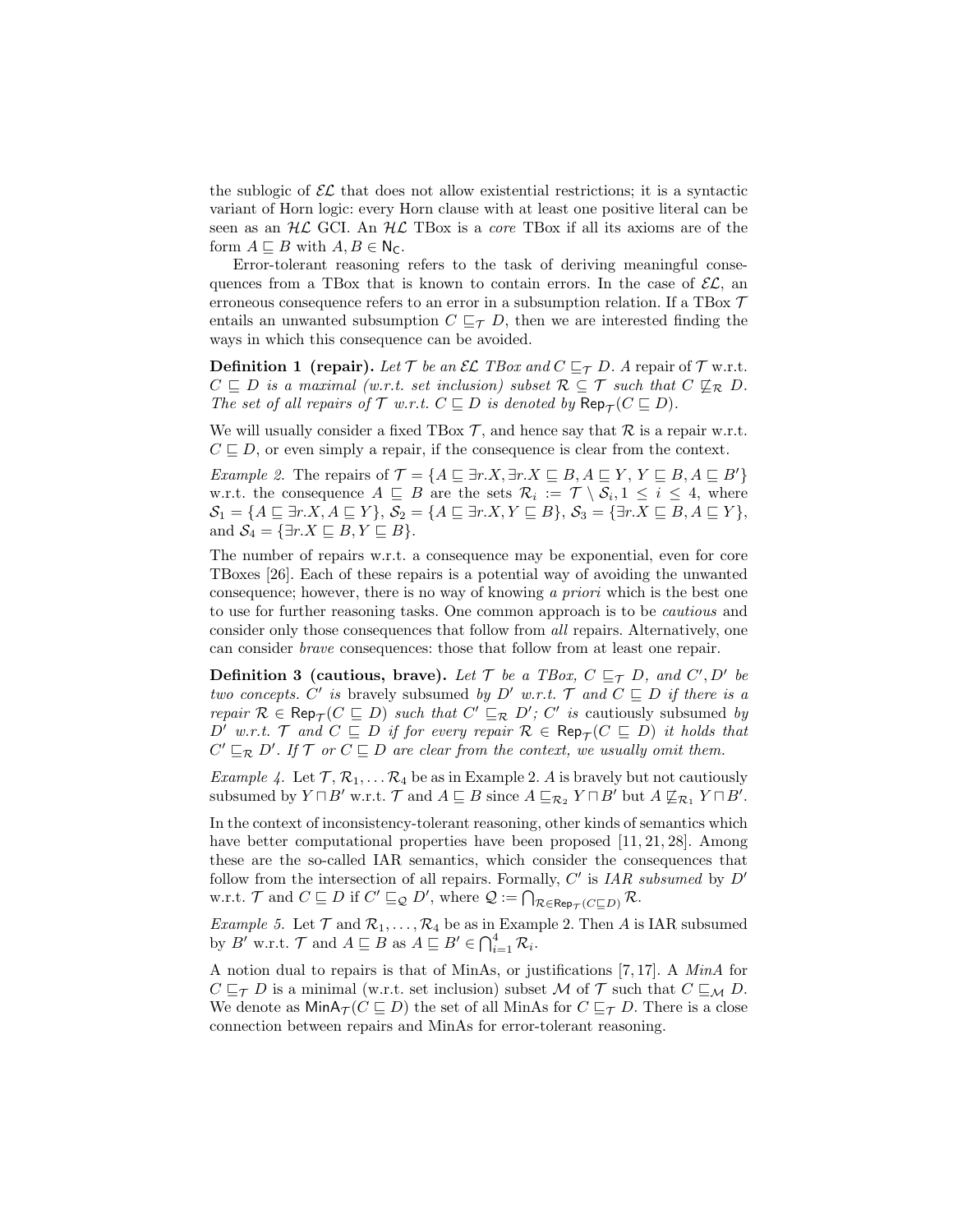**Theorem 6.** Let  $\mathcal{T}$  be a TBox, C, C', D, D' concepts with  $C \sqsubseteq_{\mathcal{T}} D$ . Then

- (i) C' is cautiously subsumed by D' w.r.t.  $\mathcal{T}$  and  $C \subseteq D$  iff for every repair  $\mathcal{R} \in \mathsf{Rep}_{\mathcal{T}}(C \sqsubseteq D)$  there is an  $\mathcal{M}' \in \mathsf{MinA}_{\mathcal{T}}(C' \sqsubseteq D')$  with  $\mathcal{M}' \subseteq \mathcal{R}$ ; and
- (ii) C' is bravely subsumed by D' w.r.t.  $\mathcal{T}$  and  $C \subseteq D$  iff there is a repair  $\mathcal{R} \in \mathsf{Rep}_{\mathcal{T}}(C \sqsubseteq D)$  and a MinA  $\mathcal{M}' \in \mathsf{MinA}_{\mathcal{T}}(C' \sqsubseteq D')$  with  $\mathcal{M}' \subseteq \mathcal{R}$ .

# 3 Complexity

We show that deciding cautious and IAR subsumptions is intractable already for core TBoxes. Deciding brave subsumptions is intractable for  $\mathcal{EL}$ , but tractable for  $H\mathcal{L}$ . We first prove the latter claim using directed hypergraphs, which generalize graphs by connecting sets of nodes, rather than just nodes.

A directed hypergraph is a pair  $\mathcal{G} = (\mathcal{V}, \mathcal{E})$ , where V is a non-empty set of nodes, and  $\mathcal E$  is a set of directed hyperedges  $e = (S, S')$ , with  $S, S' \subseteq \mathcal V$ . Given  $S, T \subseteq V$ , a path from S to T in G is a set of hyperedges  $\{(S_i, T_i) \in \mathcal{E} \mid 1 \leq i \leq n\}$ such that for every  $1 \leq i \leq n$ ,  $S_i \subseteq S \cup \bigcup_{j=1}^{n-1} T_j$ , and  $T \subseteq \bigcup_{i=1}^{n} T_i$  hold. The reachability problem in hypergraphs consists in deciding the existence of a path from S to T in G. This problem is decidable in polynomial time on  $|\mathcal{V}|$  [15].

Recall that  $H\mathcal{L}$  concepts are conjunctions of concept names; we can represent  $C = A_1 \sqcap \cdots \sqcap A_m$  as its set of conjuncts  $S_C = \{A_1, \ldots, A_m\}$ . Each GCI  $C \sqsubseteq D$ yields a directed hyperedge  $(S_C, S_D)$  and every  $H\mathcal{L}\text{-}\text{TBox }\mathcal{T}$  forms a directed hypergraph  $\mathcal{G}_{\mathcal{T}}$ . Then  $C \sqsubseteq_{\mathcal{T}} D$  iff there is a path from  $S_C$  to  $S_D$  in  $\mathcal{G}_{\mathcal{T}}$ .

**Theorem 7.** Brave subsumption in  $H\mathcal{L}$  can be decided in polynomial time on the size of the TBox.

*Proof.* Let  $\mathcal T$  be an  $H\mathcal L$  TBox, and  $C, C', D, D'$  be  $H\mathcal L$  concepts.  $C'$  is bravely subsumed by D' w.r.t. T and  $C \subseteq D$  iff there is a path from  $S_{C'}$  to  $S_{D'}$  in  $\mathcal{G}_{\mathcal{T}}$ that does not contain any path from  $S_C$  to  $S_D$ . If no such path exists, then (i) every path from  $S_{C'}$  to  $S_{D'}$  passes through  $S_D$ , and (ii) every path from  $S_{C'}$ to  $S_D$  passes through  $S_C$ . We need to verify whether any of these two statements is violated. The existence of a path that does not pass through a given set is  $\alpha$  decidable in polynomial time.

However, for  $\mathcal{EL}$  this problem is NP-complete. To prove this we adapt an idea from [25] for reducing the NP-hard more minimal valuations (mmv) problem [7, 14. deciding, for a monotone Boolean formula  $\varphi$  and a set  $\mathfrak V$  of minimal valuations satisfying  $\varphi$ , if there are other minimal valuations  $V \notin \mathfrak{V}$  satisfying  $\varphi$ .

**Theorem 8.** Brave subsumption in  $\mathcal{EL}$  is NP-complete.

We now show that the cautious and IAR semantics are intractable already for core TBoxes. This is a consequence of the intractability of the following problem.

Definition 9 (axiom relevance). The axiom relevance problem consists in deciding, given a core TBox  $\mathcal{T}$ ,  $A \sqsubseteq B \in \mathcal{T}$ , and  $A_0 \sqsubseteq_{\mathcal{T}} B_0$ , whether there is a repair  $\mathcal R$  of  $\mathcal T$  w.r.t.  $A_0 \sqsubseteq B_0$  such that  $A \sqsubseteq B \notin \mathcal R$ .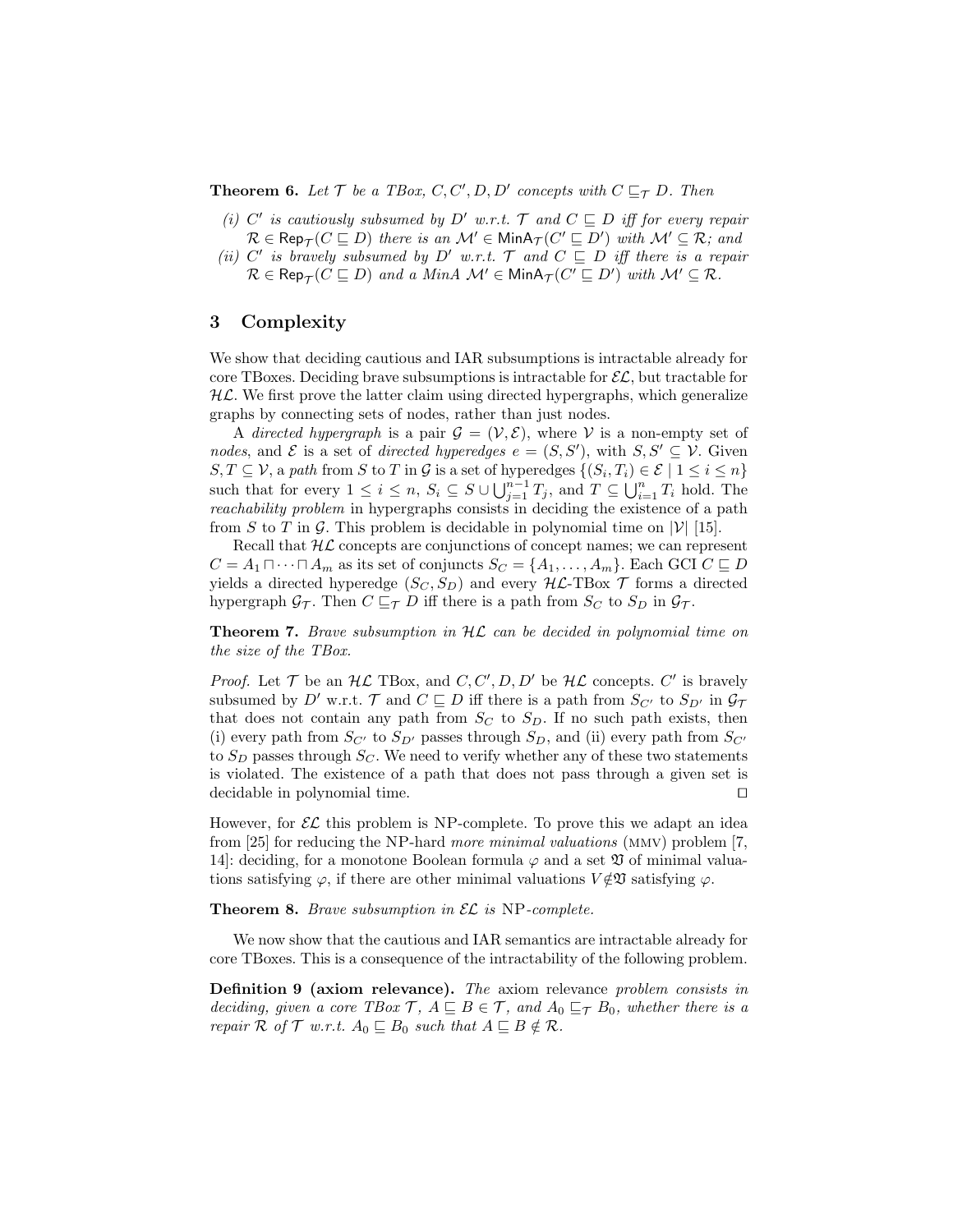Lemma 10. Axiom relevance is NP-hard.

Proof. We reduce the NP-hard path-via-node problem [20]: given a directed graph  $\mathcal{G} = (\mathcal{V}, \mathcal{E})$  and nodes  $s, t, m \in \mathcal{V}$ , decide if there is a simple path from s to t in  $\mathcal G$  that goes through m. Given an instance of the path-via-node problem, we introduce a concept name  $A_v$  for every  $v \in (\mathcal{V} \setminus \{m\}) \cup \{m_1, m_2\}$ , and build the core TBox

$$
\mathcal{T} := \{ A_v \sqsubseteq A_w \mid (v, w) \in \mathcal{E}, v, w \neq m \} \cup \{ A_v \sqsubseteq A_{m_1} \mid (v, m) \in \mathcal{E}, v \neq m \} \cup \{ A_{m_2} \sqsubseteq A_v \mid (m, v) \in \mathcal{E}, v \neq m \} \cup \{ A_{m_1} \sqsubseteq A_{m_2} \}.
$$

There is a simple path from s to t in G through m iff there is a repair  $\mathcal R$  of  $\mathcal T$ w.r.t.  $A_s \subseteq A_t$  with  $A_{m_1} \subseteq A_{m_2} \notin \mathcal{R}$ .

Theorem 11. Cautious subsumption and IAR subsumption w.r.t. core, HL or EL TBoxes are coNP-complete.

*Proof.* If C is not cautiously subsumed by D, we can guess a set  $\mathcal{R}$  and verify in polynomial time that R is a repair and  $C \not\sqsubseteq_R D$ . If C is not IAR subsumed by D, we can guess a set  $\mathcal{Q} \subseteq \mathcal{T}$ , and for every GCI  $C_i \sqsubseteq D_i \notin \mathcal{Q}$  a set  $\mathcal{R}_i$  such that  $C_i \subseteq D_i \notin \mathcal{R}_i$ . Verifying that each  $\mathcal{R}_i$  is a repair and  $C \nsubseteq_{\mathcal{Q}} D$  is polynomial. Thus both problems are in coNP. To show hardness, for a GCI  $C \subseteq D \in \mathcal{T}$ , there is a repair R such that  $C \subseteq D \notin \mathcal{R}$  iff  $C \nsubseteq_{\mathcal{R}} D$  iff C is neither cautiously nor IAR subsumed by D. By Lemma 10 both problems are coNP-hard.  $\square$ 

The hardness of error-tolerant reasoning is usually attributed to the fact that there can exist exponentially many repairs for a given consequence. However, this argument is incomplete. For instance, brave reasoning is polynomial in  $H\mathcal{L}$ , although consequences may have exponentially many repairs already in this logic. We show now that cautious and brave subsumption are also hard on the *number* of repairs; i.e., they are not what we call repair-polynomial.

Definition 12 (repair-polynomial). An error-tolerant problem w.r.t. a TBox  $\mathcal T$  and a consequence  $C \subseteq D$  is repair-polynomial if it can be solved by an algorithm that runs in polynomial time on the size of both  $\mathcal T$  and  $\mathsf{Rep}_{\mathcal T}(C\sqsubseteq D)$ .<sup>1</sup>

**Theorem 13.** Unless  $P = NP$ , cautious and brave subsumption of C' by D' w.r.t.  $\mathcal{T}$  and  $C \sqsubseteq D$  in  $\mathcal{EL}$  are not repair-polynomial.

The proof adapts the construction from Theorem 8 to reduce the problem of enumerating maximal valuations that falsify a formula to deciding cautious subsumption. The number of repairs obtained from the reduction is polynomial on the number of maximal valuations that falsify the formula. Since this enumeration cannot be solved in time polynomial on the number of maximal falsifiers, cautious reasoning can also not be performed in time polynomial on the

<sup>&</sup>lt;sup>1</sup> Notice that the repairs are not part of the input. This is closely related to output complexity measures [16].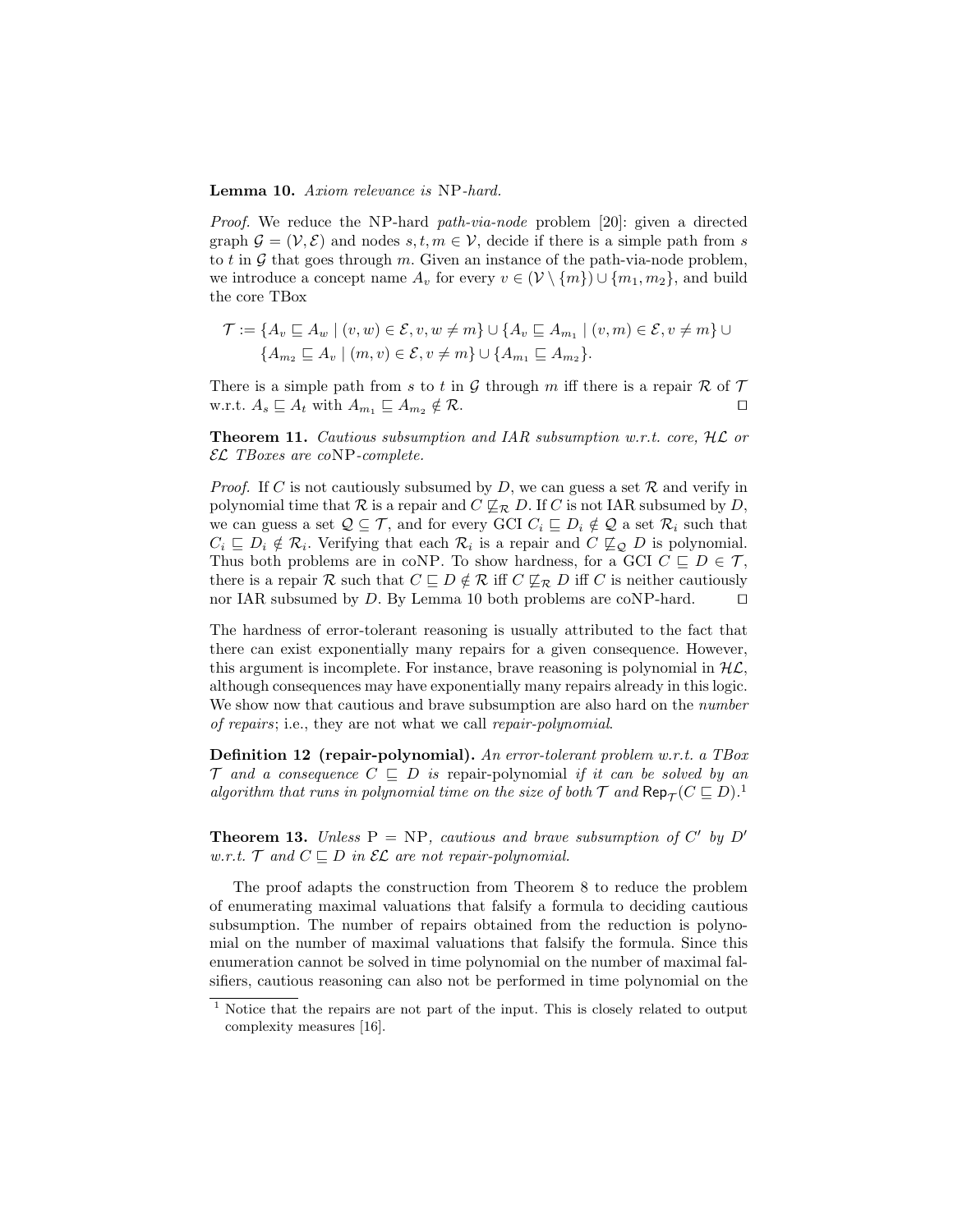Algorithm 1 Repairs entailing  $C' \sqsubseteq D'$ 

```
Input: Unwanted consequence C \sqsubseteq_{\mathcal{T}} D, concepts C', D'Output: \Re \subseteq \text{Rep}_{\mathcal{T}}(C \sqsubseteq D): repairs entailing C' \sqsubseteq D'\mathfrak{R} \leftarrow \mathsf{Rep}_{\mathcal{T}}(C \sqsubseteq D)for each \mathcal{R} \in \mathsf{Rep}_{\mathcal{T}}(C \sqsubseteq D) do
        if C'\not\sqsubseteq_{\mathcal{R}} D' then
               \mathfrak{R} \leftarrow \mathfrak{R} \setminus \{ \mathcal{R} \}return R
```
number of repairs. An analogous argument is used for brave reasoning. Thus, error-tolerant reasoning is hard even if only polynomially many repairs exist; i.e., there are cases where  $|\mathsf{Rep}_{\mathcal{T}}(C \sqsubseteq D)|$  is polynomial on  $|\mathcal{T}|$ , but brave and cautious reasoning require super-polynomial time. The culprit for hardness is therefore the computation of the repairs and not their number per se.

We now propose a method for improving the reasoning times, by precomputing a data structure based on the set of all repairs.

## 4 Precompiling Repairs

A naïve solution for deciding brave or cautious subsumptions would be to enumerate all the repairs and check which of them entail the consequence that should be checked (Algorithm 1).  $C'$  is then bravely or cautiously subsumed by D' iff  $\mathfrak{R} \neq \emptyset$  or  $\mathfrak{R} = \mathsf{Rep}_{\mathcal{T}}(C \sqsubseteq D)$ , respectively. Each test  $C' \sqsubseteq_{\mathcal{R}} D'$  requires polynomial time on  $|\mathcal{R}| \leq |\mathcal{T}|$  [12], and exactly  $|\mathsf{Rep}_{\mathcal{T}}(C \sqsubseteq D)|$  such tests are performed. The for loop in the algorithm thus needs polynomial time on the sizes of  $\mathcal T$  and  $\mathsf{Rep}_{\mathcal T}(C \sqsubseteq D)$ . From Theorem 13 it follows that the first step, namely the computation of all the repairs, must be expensive. In particular, these repairs cannot be enumerated in output-polynomial time; i.e., in time polynomial on the input and the output [16].

**Corollary 14.** The set of repairs for an EL TBox  $\mathcal{T}$  w.r.t.  $C \subseteq D$  cannot be enumerated in output polynomial time, unless  $P = NP$ .

For any given error, one would usually try to decide whether several brave or cautious consequences hold. It thus makes sense to improve the execution time of these reasoning tasks by avoiding a repetition of the first, expensive, step.

The set of repairs can be computed in exponential time on the size of  $\mathcal{T}$ ; this bound cannot be improved in general since (i) there might exist exponentially many such repairs, and (ii) they cannot be enumerated in output polynomial time. However, this set only needs to be computed once, when the error is found, and can then be used to improve the reasoning time for all subsequent subsumption relations. Once  $\mathsf{Rep}_{\mathcal T}(C \sqsubseteq D)$  is known, Algorithm 1 computes  $\mathfrak R,$  and hence decides brave and cautious reasoning, in time polynomial on  $|\mathcal{T}| \cdot |\mathsf{Rep}_{\mathcal{T}}(C \sqsubseteq D)|$ .

Clearly, Algorithm 1 does more than merely deciding cautious and brave consequences. Indeed, it computes the set of all repairs that entail  $C' \sqsubseteq D'$ . This information can be used to decide more complex reasoning tasks. For instance,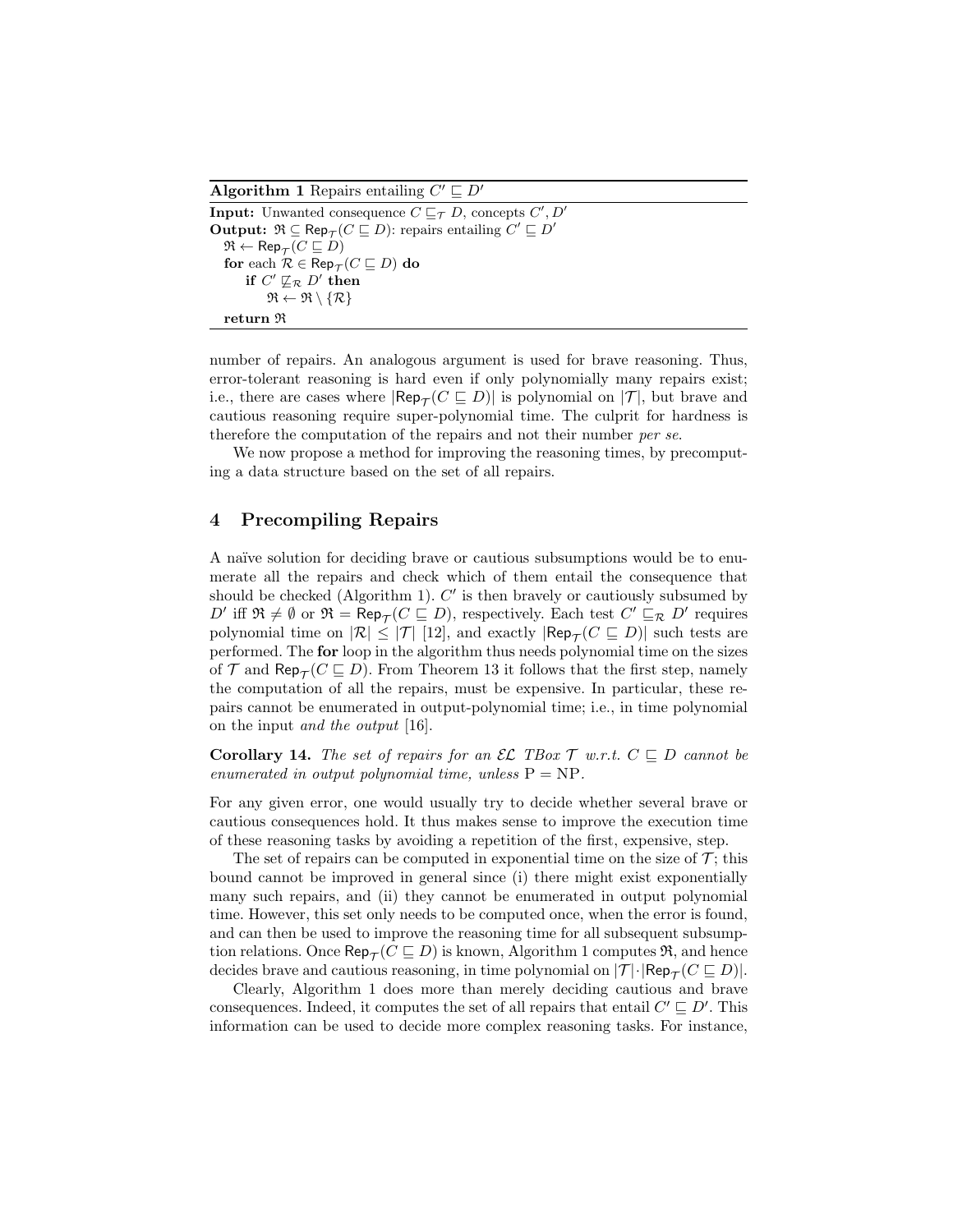Algorithm 2 Decide cautious and brave subsumption

```
Input: Labelled TBox \mathcal{T}, concepts C', D'procedure IS-BRAVE(\mathcal{T}, C', D')for each \mathcal{M} \in \mathsf{MinA}_{\mathcal{T}}(C' \sqsubseteq D') do
          if lab(M) \neq \emptyset then
               return true
     return false
procedure is-CAUTIOUS(T, C', D')\nu \leftarrow \emptysetfor each \mathcal{M} \in \mathsf{MinA}_{\mathcal{T}}(C' \sqsubseteq D') do
          \nu \leftarrow \nu \cup \mathsf{lab}(\mathcal{M})if \nu = \{1, \ldots, n\} then
               return true
     return false
```
one may be interested in knowing whether the consequence follows from most, or at least k repairs, to mention just two possible inferences. IAR semantics can also be decided in polynomial time on  $\mathcal T$  and  $\mathsf{Rep}_{\mathcal T}(C \sqsubseteq D)$ : simply compute  $\mathcal{Q} = \bigcap_{\mathcal{R} \in \mathsf{Rep}_{\mathcal{T}}(C \sqsubseteq D)} \mathcal{R}$ , and test whether  $C' \sqsubseteq_{\mathcal{Q}} D'$  holds. The first step needs polynomial time on  $\mathsf{Rep}_{\mathcal{T}}(C \sqsubseteq D)$  while the second is polynomial on  $\mathcal{Q} \subseteq \mathcal{T}$ .

As we have seen, precompiling the set of repairs already yields an improvement on the time required for deciding error-tolerant subsumption relations. However, there are some obvious drawbacks to this idea. In particular, storing and maintaining a possibly exponential set of TBoxes can be a challenge in itself. Moreover, this method does not scale well for handling multiple errors that are found at different time points. When a new error is detected, the repairs of all the TBoxes need to be computed, potentially causing the introduction of redundant TBoxes that must later be removed. We improve on this solution by structuring all the repairs into a single labelled TBox.

Let  $\mathsf{Rep}_{\mathcal{T}}(C \sqsubseteq D) = \{ \mathcal{R}_1, \ldots, \mathcal{R}_n \}.$  We label every GCI  $E \sqsubseteq F \in \mathcal{T}$  with  $\textsf{lab}(E \sqsubseteq F) = \{i \mid E \sqsubseteq F \in \mathcal{R}_i\}.$  Conversely, for every subset  $I \subseteq \{1, \ldots, n\}$  we define the TBox  $\mathcal{T}_I = \{E \sqsubseteq F \in \mathcal{T} \mid \text{lab}(E \sqsubseteq F) = I\}$ . A set I is a component if  $\mathcal{T}_I \neq \emptyset$ . Every axiom belongs to exactly one component and hence the number of components is bounded by  $|\mathcal{T}|$ . One can represent these components using only polynomial space and all repairs can be read from them and a directed acyclic graph expressing dependencies between components. For simplicity we keep the representation as subsets of  $\{1, \ldots, n\}$ .

The labelled TBox has full information on the repairs, and on their relationship with each other. For  $S \subseteq \mathcal{T}$ ,  $\mathsf{lab}(\mathcal{S}) := \bigcap_{E \sqsubseteq F \in \mathcal{S}} \mathsf{lab}(E \sqsubseteq F)$  yields all repairs containing S. If M is a MinA for  $C' \subseteq D'$ ,  $\overline{\mathsf{lab}}(\mathcal{M})$  is a set of repairs entailing this subsumption. Moreover,  $\nu(C' \sqsubseteq D') := \bigcup_{\mathcal{M} \in \mathsf{MinA}_{\mathcal{T}}(C' \sqsubseteq D')} \mathsf{lab}(\mathcal{M})$ is the set of all repairs entailing  $C' \sqsubseteq D'$ . Thus,  $C'$  is bravely subsumed by  $D'$ iff  $\nu(C' \sqsubseteq D') \neq \emptyset$  and is cautiously subsumed iff  $\nu(C' \sqsubseteq D') = \{1, \ldots, n\}$ . The set  $\nu(C' \sqsubseteq D')$  is the *boundary* for the subsumption  $C' \sqsubseteq D'$  w.r.t. the labelled TBox  $\mathcal{T}$  [4]. Several methods for computing the boundary exist. Since we are only interested in deciding whether this boundary is empty or equal to  $\{1, \ldots, n\}$ , we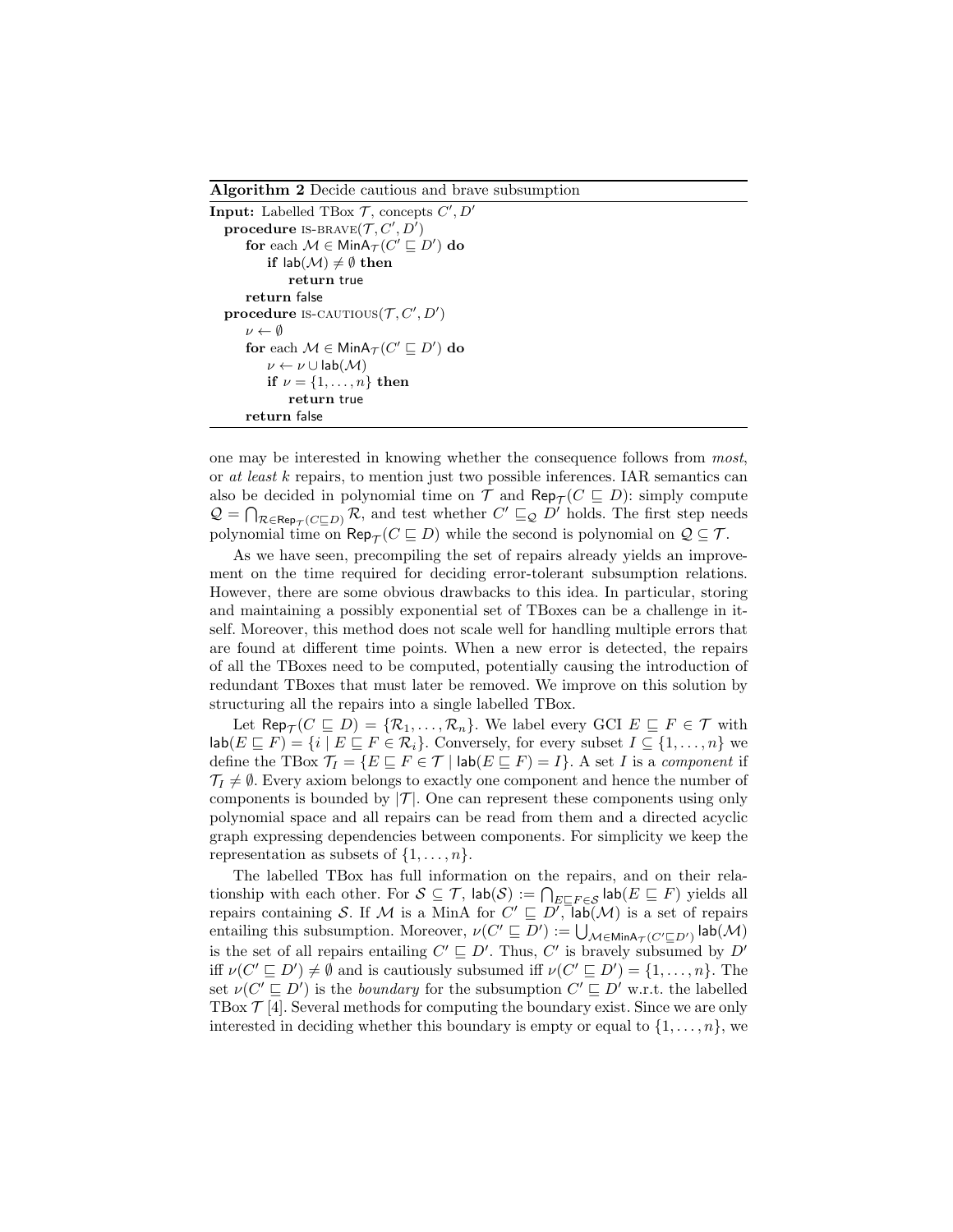can optimize the algorithm to stop once this decision is made. This optimized method is described in Algorithm 2. The algorithm first computes all MinAs for  $C' \sqsubseteq_{\mathcal{T}} D'$ , and their labels iteratively. If one of this labels is not empty, then the subsumption is a brave consequence; the procedure is-brave then returns true. Alternatively, IS-CAUTIOUS accumulates the union of all these labels in a set  $\nu$ until this set contains all repairs, at which point it returns true.

IAR semantics can be solved through one subsumption test, and hence in polynomial time on the size of  $\mathcal T$ , regardless of the number of repairs.

**Theorem 15.** Let  $n = |\text{Rep}_{\mathcal{T}}(C \sqsubseteq D)|$ . Then C' is IAR-subsumed by D' iff  $C' \sqsubseteq_{\mathcal{T}_J} D'$ , where  $J = \{1, \ldots, n\}.$ 

This shows that precompiling all repairs into a labelled ontology can help reducing the overall complexity and execution time of reasoning. In the next section, we exploit the fact that number of MinAs for consequences in ontologies used in practice is relatively small and compute them using a saturation-based approach.

# 5 Implementation and Experiments

We ran two separate series of experiments. The goal of the first series was to investigate the feasibility of error-tolerant reasoning in practice. We implemented a prototype tool in Java that checks whether a concept subsumption  $C \sqsubseteq D$  is brave or cautious w.r.t. a given TBox  $\mathcal{T}$  and a consequence  $C' \sqsubseteq D'$ . The tool uses Theorem 6 and the duality between MinAs and repairs, i.e. the repairs for  $C' \sqsubseteq D'$  w.r.t  $\mathcal T$  are obtained from the MinAs for  $C' \sqsubseteq D'$  by consecutively removing the minimal hitting sets [27] of the MinAs from  $\mathcal{T}$ . The tool first computes all the MinAs for both inclusions  $C \subseteq D$  and  $C' \subseteq D'$  w.r.t.  $\mathcal{T}$ , and then verifies whether some inclusions between MinAs for  $C \subseteq D$  and  $C' \subseteq$  $D'$  hold to check for brave or cautious subsumptions. For the computation of the MinAs we used a saturation-based approach based on a consequence-based calculus [18]. More details regarding the computation of MinAs can be found in [23].

We selected three ontologies that are expressed mainly in  $\mathcal{EL}$  and are typically considered to pose different challenges to DL reasoners. These are the January 2009 international release of SNOMED, version 13.11d of the NCI thesaurus,<sup>2</sup> and the GALEN-OWL ontology.<sup>3</sup> All non- $\mathcal{EL}$  axioms (including axioms involving roles only, e.g. role inclusion axioms) were first removed from the ontologies. The number of axioms, concept names, and role names in the resulting ontologies is shown in Table 2.

For every ontology  $\mathcal T$  we selected a number of inclusion chains of the form  $A_1 \sqsubseteq_{\mathcal{T}} A_2 \sqsubseteq_{\mathcal{T}} A_3 \sqsubseteq_{\mathcal{T}} A_4$ , which were then grouped into

**Type I** inclusions, where  $A_2 \sqsubseteq_{\mathcal{T}} A_4$  was set as the unwanted consequence, and **Type II** inclusions, where  $A_2 \sqsubseteq_{\mathcal{T}} A_3$  was defined as the unwanted consequence.

 $^{\rm 2}$  http://evs.nci.nih.gov/ftp1/NCI\_Thesaurus

 $^3$  http://owl.cs.manchester.ac.uk/research/co-ode/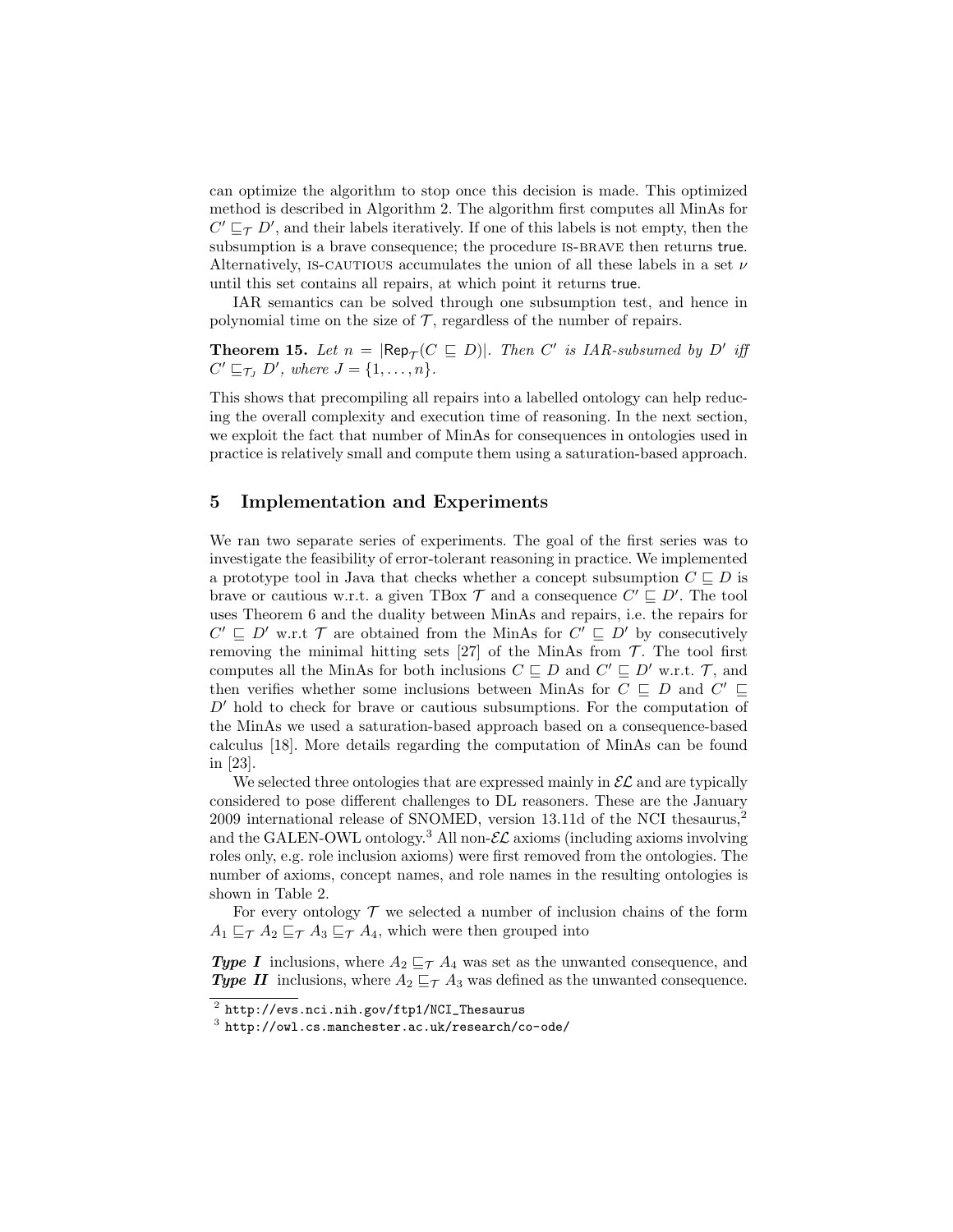Table 2. Metrics of the ontologies used in the experiments

| Ontology      | $\#\text{axioms}$ | $\# \text{conc. name}$ | $\#$ role name |
|---------------|-------------------|------------------------|----------------|
| GALEN-OWL     | 45499             | 23 1 36                | 404            |
| NCI           | 159805            | 104 087                | 92.            |
| <b>SNOMED</b> | 369 194           | 310013                 | 58.            |

For the NCI and SNOMED ontologies we chose inclusions  $A_2 \sqsubseteq A_4$  (for Type I) and  $A_2 \sqsubseteq A_3$  (for Type II) that were *not* entailed by the consecutive version of the considered ontology, i.e. those that can be considered to be "mistakes" fixed in the consecutive release (the July 2009 international release of SNOMED and version 13.12e of the NCI Thesaurus). 500 inclusions of each type were found for SNOMED, but only 26 Type-I inclusions and 36 Type-II inclusions were detected in the case of NCI. For the GALEN-OWL ontology 500 inclusions chains of each type were chosen at random. For every Type-I chain, we then used our tool to check whether the inclusion  $A_1 \subseteq A_3$  is a brave or cautious consequence w.r.t.  $A_2 \subseteq A_4$ . Similarly, for every Type-II inclusion we checked whether  $A_1 \subseteq A_4$  is a brave or cautious consequence w.r.t.  $A_2 \subseteq A_3$ .

All experiments were conducted on a PC with an Intel Xeon E5-2640 CPU running at 2.50GHz. An execution timeout of 30 CPU minutes was imposed on each problem in this experiment series. The results obtained are shown in Table 3. The first two columns indicate the ontology that was used and the inclusion type. The next three columns show the number of successful computations within the time limit, and the number of brave and cautious subsumptions, respectively. The average and the maximal number of MinAs over the considered set of inclusions are shown in the next two columns. The left-hand side of each of these columns refers to the MinAs obtained for the consequence for which its brave or cautious entailment status should be checked, and the right-hand side refers to the unwanted consequence. The last column shows the average CPU time needed for the computations over each considered set of inclusions.

The number of successful computations was the lowest for the experiments involving SNOMED, whereas no timeouts were incurred for NCI. Moreover, the highest average number of MinAs was found for Type-II inclusions for SNOMED with a maximal number of 54. GALEN-OWL required the longest computation times, which could be a consequence of the fact that the (full) GALEN ontology is generally seen as being difficult to classify by DL reasoners. The shortest computation times were reported for experiments involving NCI. All the successful computations required at most 11 GiB of main memory.

Table 3. Experimental results obtained for checking brave and cautious subsumption

| ontology     | type |           |     |    | $#succ. comp.$ #brave #cautious avg. #MinAs max #MinAs avg. time (s) |              |         |
|--------------|------|-----------|-----|----|----------------------------------------------------------------------|--------------|---------|
| <b>GALEN</b> |      | 498 / 500 | 495 | 39 | $1.707 \pm 1.663$                                                    | $4 \mid 4$   | 335.680 |
|              | П    | 500 / 500 | 268 | 48 | $2.068 \pm 1.388$                                                    | 6 2          | 331.823 |
| NCI          | T    | 26/26     | 26  |    | $2 \quad 1.269 \mid 1.154$                                           | $2 \mid 3$   | 13.465  |
|              | П    | 36/36     | 16  |    | $8$ $3.111$   1.111                                                  | $7 \mid 3$   | 15.338  |
| SNOMED       | Τ    | 302 / 500 | 296 | 17 | $1.652 \pm 1.656$                                                    | 42 12        | 161.471 |
|              | П    | 314 / 500 | 154 | 34 | $3.908$   1.879                                                      | $54 \mid 54$ | 150.566 |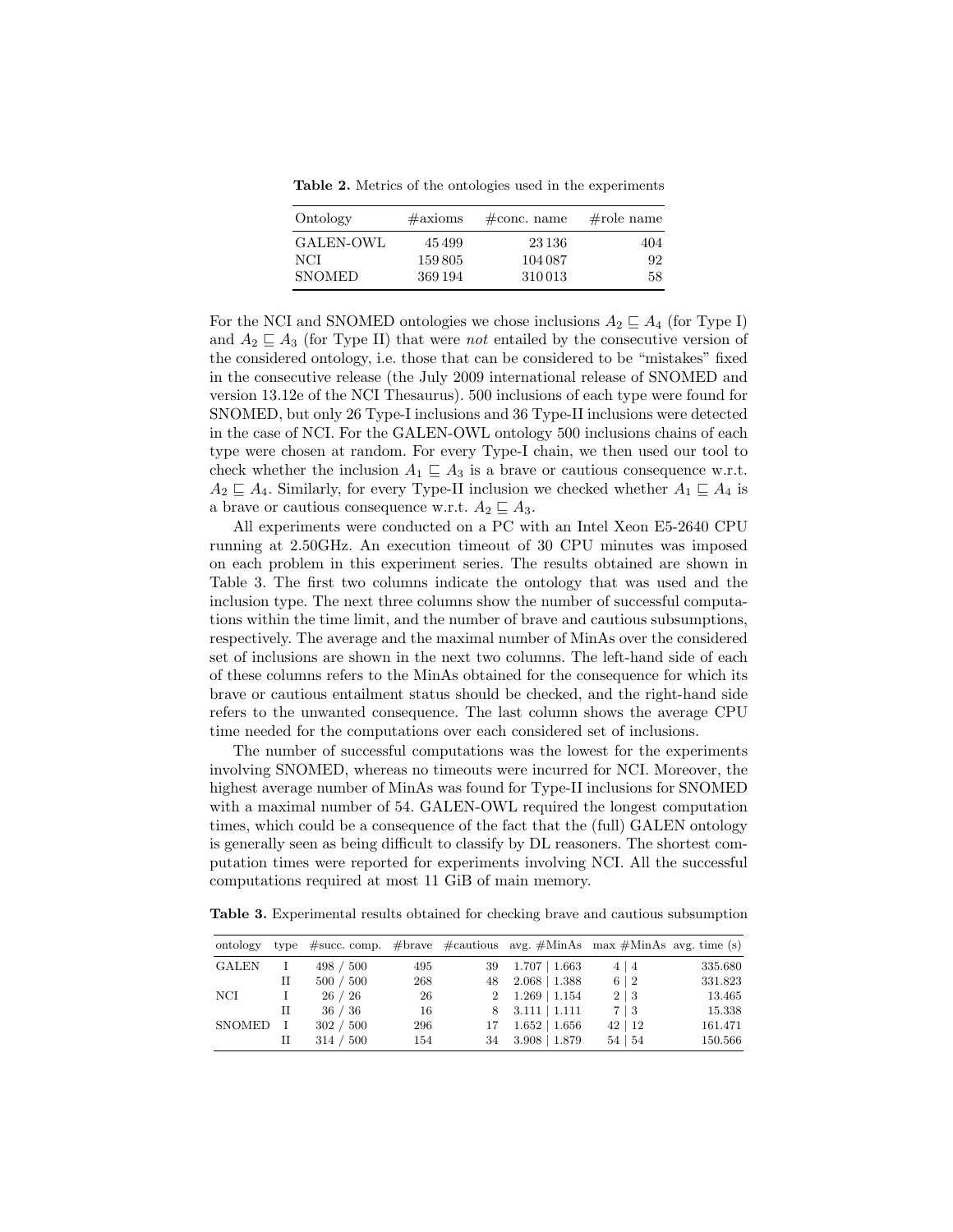

Fig. 1. Comparison of approaches for error-tolerant reasoning.

In a second series of experiments we evaluated the advantages of performing precompilation when checking the brave and cautious entailment status of several inclusions w.r.t. an unwanted consequence. We implemented a slightly improved version of Algorithm 1 which iterates over all the repairs for the unwanted consequence and determines whether a consequence that should be checked is brave or cautious by using the conditions from Definition 3. The implemented algorithm stops as quickly as possible, e.g. when a non-entailing repair has been found, we conclude immediately that the consequence is not cautious. The computation of the repairs is implemented using the duality between MinAs and repairs as described above. The minimal hitting sets were computed using the Boolean algebraic algorithm from [22]. We used ELK [19] to check whether a given inclusion follows from a repair. In the following we refer to this improved algorithm as the *naïve* approach.

For comparing the performance of Algorithms 1 and 2 in practice, we selected 226 inclusions between concept names from SNOMED having more than 10 MinAs, with a maximum number of 223. For each inclusion  $A \sqsubseteq B$  we randomly chose five inclusions  $A'_i \sqsubseteq B'_i$  entailed by SNOMED, and tested whether  $A'_i \sqsubseteq B'_i$ is a brave or cautious subsumption w.r.t.  $A \sqsubseteq B$  for every  $i \in \{1, \ldots, 5\}$  using the naïve approach and Algorithm 2. In this series of experiments we allowed each problem instance to run for at most 3600 CPU seconds, and 4 GiB of heap memory, and 16 GiB of main memory in total, were allocated to the Java VM.

The results obtained are depicted in Figure 1. The problem instances  $A \sqsubseteq B$ are sorted ascendingly along the x-axis according to the number of repairs for  $A \subseteq B$ . The required computation times for each problem instance (checking whether the five subsumptions are brave or cautious entailments w.r.t. the unwanted consequence) are shown along the  $y$ -axis on the left-hand side of the graph. If no corresponding y-value is shown for a given problem instance, the computation either timed out or ran out of memory. The number of repairs for the unwanted consequences is depicted with a solid line, and the corresponding values can be read off the y-axis on the right-hand side in logarithmic scale.

One can see that a relatively small number of MinAs can lead to several thousands (up to over 14 millions) of repairs. Also, if the number of repairs remains small, i.e. below 400, the naïve approach performs fairly well, even outperforming the precompilation approach on a few problem instances. For larger number of repairs, however, none of the computations for the na¨ıve approach succeeded.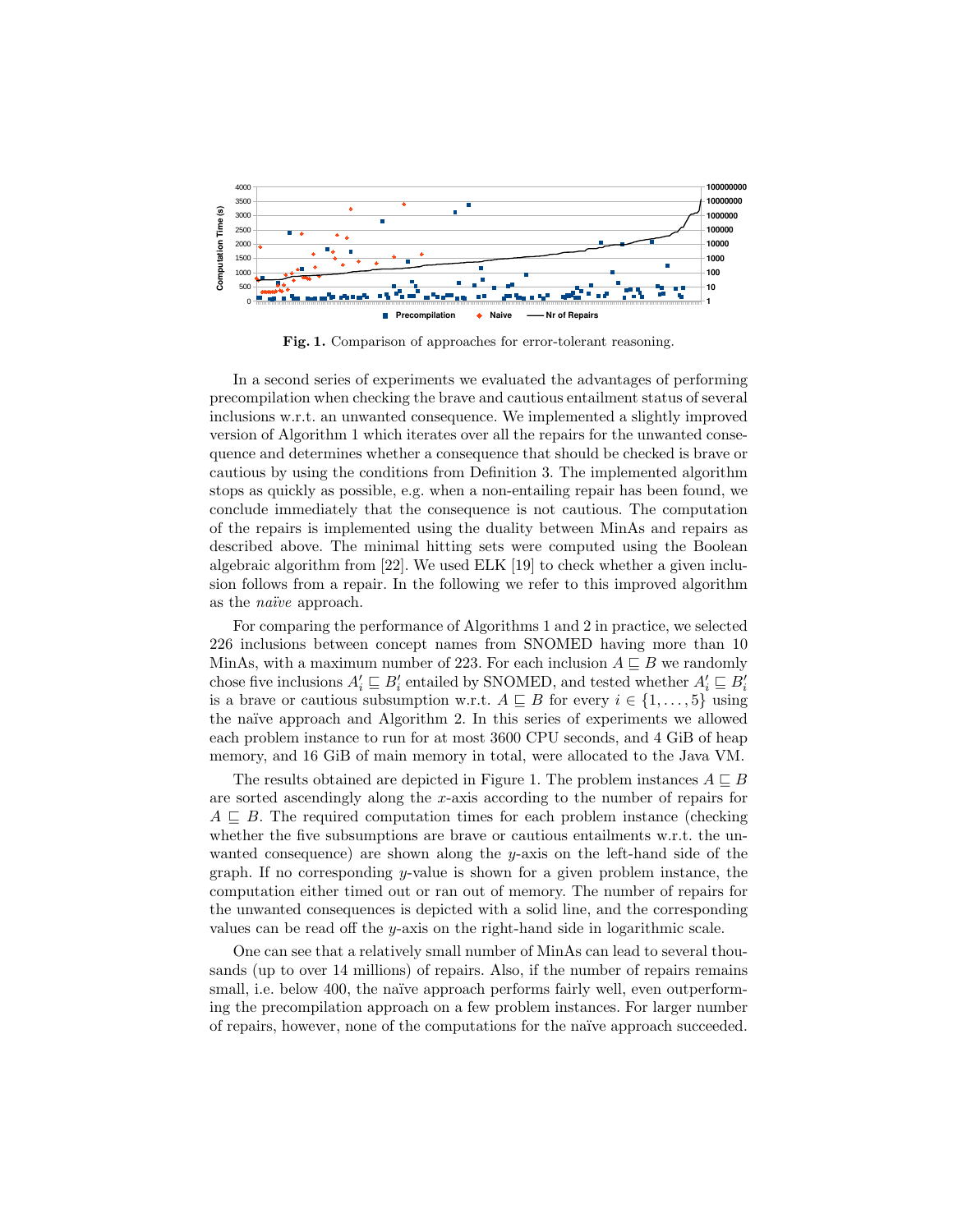The time required to perform reasoning with ELK outweighs the computation times of all the MinAs for the precompilation approach. In total 115 instances could be solved by the precompilation approach, whereas only 39 computations finished when the naïve approach was used. In our experiments the computation of the MinAs was typically the most time consuming part; the computation of the repairs once all the MinAs were available could be done fairly quickly.

### 6 Conclusions

We introduced error-tolerant reasoning inspired by inconsistency-tolerant semantics from DLs and consistent query answering over inconsistent databases. The main difference is that we allow for a general notion of *error* beyond inconsistency. We studied brave, cautious, and IAR reasoning, which depend on the class of repairs from which a consequence can be derived. Although we focused on subsumption w.r.t.  $\mathcal{EL}$  TBoxes, these notions can be easily extended to any kind of monotonic consequences from a logical language.

Our results show that error-tolerant reasoning is hard in general for  $\mathcal{EL}$ , although brave reasoning remains polynomial for some of its sublogics. Interestingly, IAR semantics, introduced to regain tractability of inconsistency-tolerant query answering in light-weight DLs, is coNP-hard, even for the basic logic  $H\mathcal{L}$ with core axioms. Moreover, the number of repairs is not the only culprit for the hardness of these tasks: for both brave and cautious reasoning there is no polynomial-time algorithm on the size of  $\mathcal T$  and the number of repairs that can solve these problems unless  $P = NP$ .

To overcome the complexity issues, we propose to compile the repairs into a labeled ontology. While the compilation step may require exponential time, after its execution IAR semantics can be decided in polynomial time, and brave and cautious semantics become repair-polynomial. Surprisingly, the idea of precomputing the set of all repairs to improve the efficiency of reasoning seems to have been overlooked in inconsistency-tolerant reasoning.

To investigate the feasibility of error-tolerant reasoning in practice, we developed a prototype based on computing all MinAs, and annotating axioms with the repairs they belong to. Our experiments show that despite their theoretical complexity, brave and cautious reasoning can be performed successfully in many practical cases, even for large ontologies. Our saturation-based procedure can detect a large number of MinAs for some consequences in a fairly short amount of time. There is a close connection between error-tolerant reasoning and axiompinpointing [6, 7]; our labelled ontology method also relates to context-based reasoning [4]. Techniques developed for those areas, like e.g. automata-based pinpointing methods [5], could be useful in this setting.

It is known that for some inexpressive DLs, all MinAs can be enumerated in output-polynomial time [24,25]; the complexity of enumerating their repairs has not, to the best of our knowledge, been studied. We will investigate if enumerating repairs is also output-polynomial in those logics, and hence error-tolerant reasoning is repair-polynomial.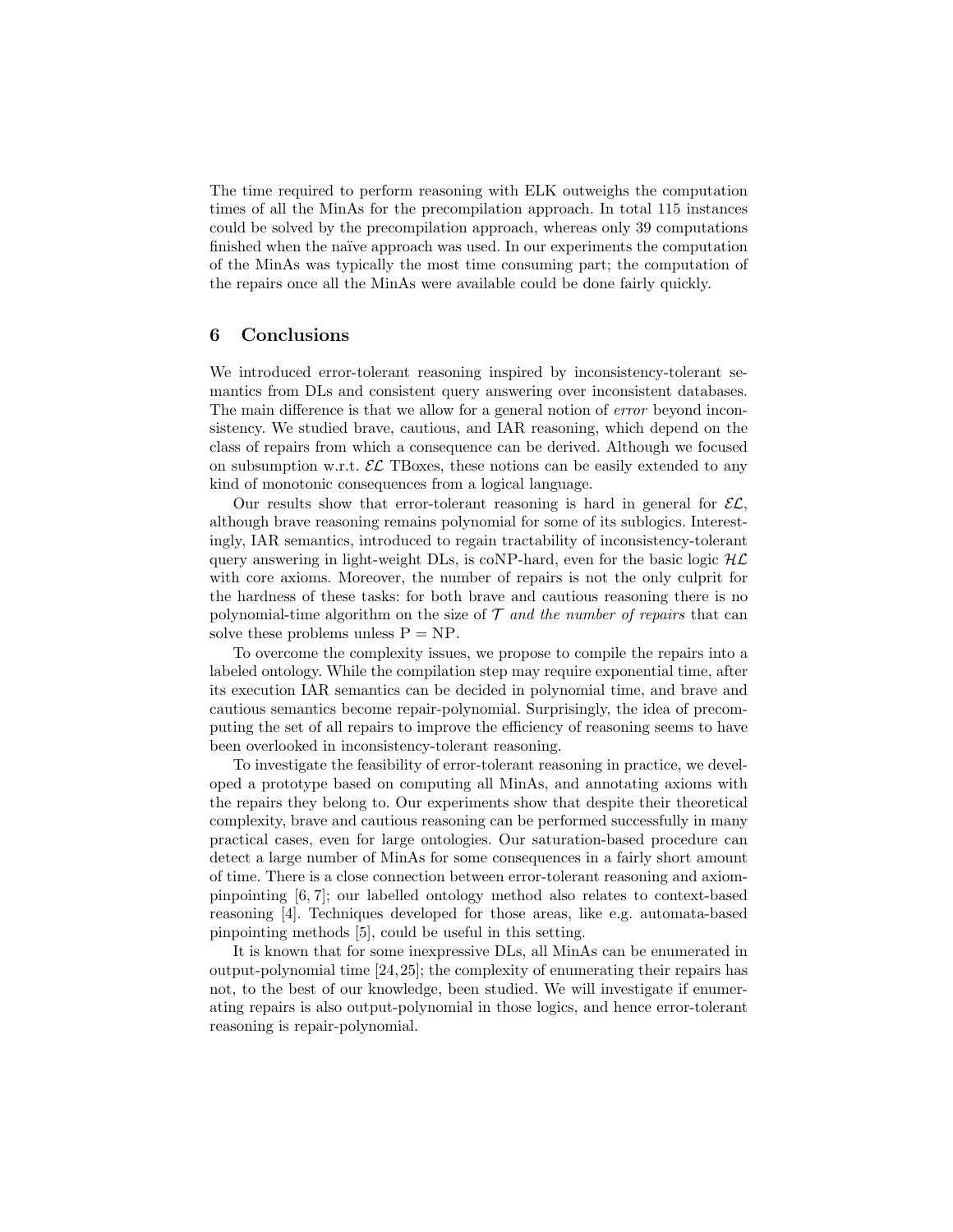### References

- 1. Arenas, M., Bertossi, L., Chomicki, J.: Consistent query answers in inconsistent databases. In: Proceedings of the 18th ACM SIGMOD-SIGACT-SIGART symposium on Principles of Database Systems (PODS 1999). pp. 68–79. ACM (1999)
- 2. Baader, F.: Terminological cycles in a description logic with existential restrictions. In: Gottlob, G., Walsh, T. (eds.) Proceedings of the 18th International Joint Conference on Artificial Intelligence (IJCAI'03). pp. 325–330. Morgan Kaufmann (2003)
- 3. Baader, F., Calvanese, D., McGuinness, D.L., Nardi, D., Patel-Schneider, P.F. (eds.): The Description Logic Handbook: Theory, Implementation, and Applications. Cambridge University Press, 2nd edn. (2007)
- 4. Baader, F., Knechtel, M., Peñaloza, R.: Context-dependent views to axioms and consequences of semantic web ontologies. Journal of Web Semantics 12–13, 22–40 (2012), available at http://dx.doi.org/10.1016/j.websem.2011.11.006
- 5. Baader, F., Peñaloza, R.: Automata-based axiom pinpointing. Journal of Automated Reasoning 45(2), 91–129 (August 2010)
- 6. Baader, F., Pe˜naloza, R.: Axiom pinpointing in general tableaux. Journal of Logic and Computation 20(1), 5–34 (2010)
- 7. Baader, F., Pe˜naloza, R., Suntisrivaraporn, B.: Pinpointing in the description logic  $\mathcal{EL}^+$ . In: Proceedings of the 30th German Conference on Artificial Intelligence (KI2007). LNAI, vol. 4667, pp. 52–67. Springer, Osnabrück, Germany (2007)
- 8. Baader, F., Suntisrivaraporn, B.: Debugging SNOMED CT using axiom pinpointing in the description logic  $\mathcal{EL}^+$ . In: Proceedings of the 3rd Knowledge Representation in Medicine (KR-MED'08): Representing and Sharing Knowledge Using SNOMED. CEUR-WS, vol. 410 (2008)
- 9. Bertossi, L.: Database repairing and consistent query answering. Synthesis Lectures on Data Management 3(5), 1–121 (2011)
- 10. Bienvenu, M.: On the complexity of consistent query answering in the presence of simple ontologies. In: Proceedings of the 26st Natonal Conference on Artificial Intelligence (AAAI 2012) (2012)
- 11. Bienvenu, M., Rosati, R.: Tractable approximations of consistent query answering for robust ontology-based data access. In: Rossi, F. (ed.) Proceedings of the 23rd International Joint Conference on Artificial Intelligence (IJCAI'13). AAAI Press (2013)
- 12. Brandt, S.: Polynomial time reasoning in a description logic with existential restrictions, GCI axioms, and - what else? In: de M´antaras, R.L., Saitta, L. (eds.) Proceedings of the 16th European Conference on Artificial Intelligence, (ECAI 2004). pp. 298–302. IOS Press (2004)
- 13. Cote, R., Rothwell, D., Palotay, J., Beckett, R., Brochu, L.: The systematized nomenclature of human and veterinary medicine. Tech. rep., SNOMED International, Northfield, IL: College of American Pathologists (1993)
- 14. Eiter, T., Gottlob, G.: Identifying the minimal transversals of a hypergraph and related problems. Tech. Rep. CD-TR 91/16, Christian Doppler Laboratory for Expert Systems, TU Vienna (1991)
- 15. Gallo, G., Longo, G., Pallottino, S.: Directed hypergraphs and applications. Discrete Applied Mathematics 42(2), 177–201 (1993)
- 16. Johnson, D.S., Yannakakis, M., Papadimitriou, C.H.: On generating all maximal independent sets. Information Processing Letters 27(3), 119–123 (1988)